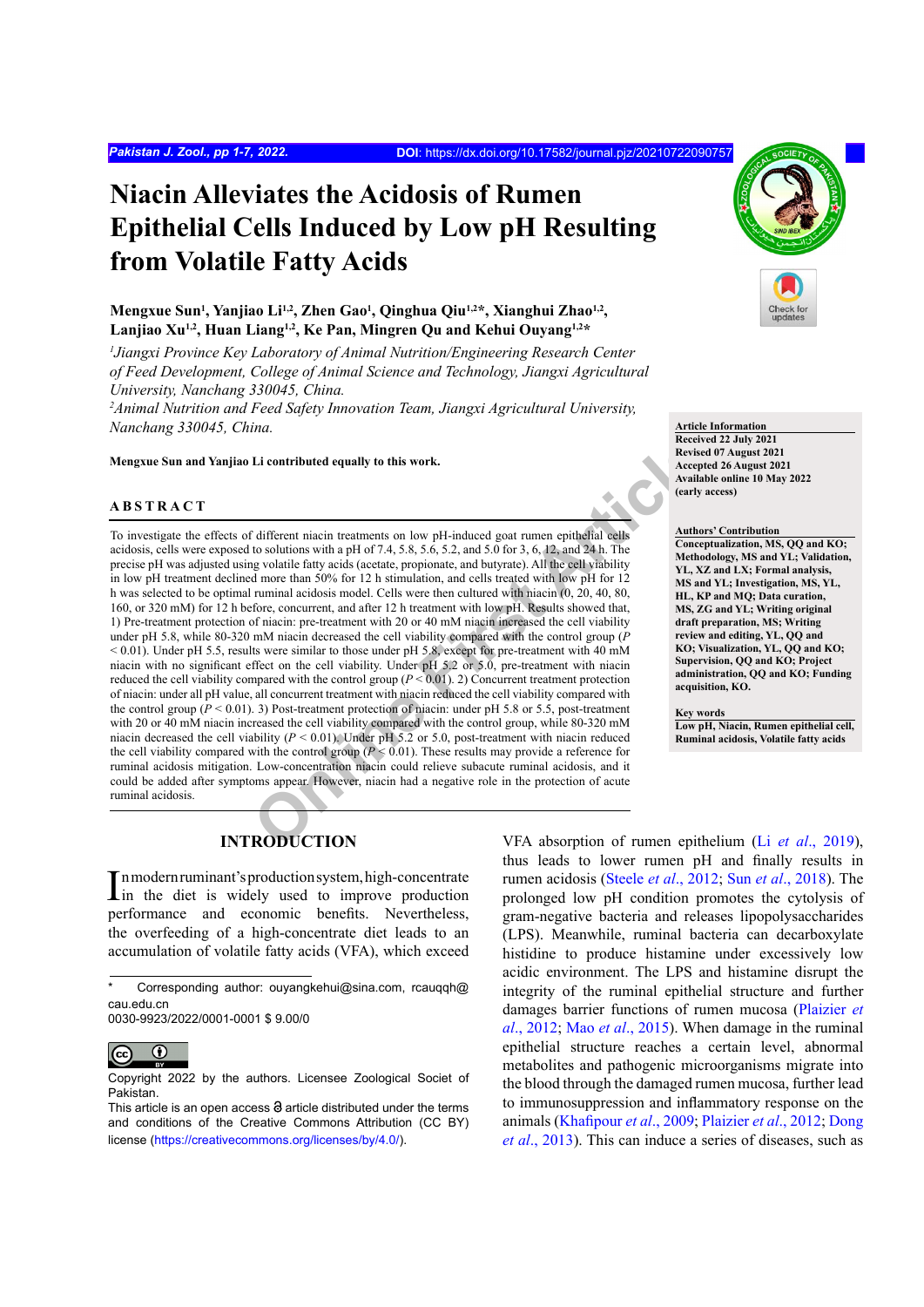diarrhoea, rumenitis, laminitis, and liver abscesses, which ultimately affect the health and production performance of ruminant ([Nagaraja and Titgemeyer, 2007](#page-6-3); [Plaizier](#page-6-2) *et al*[., 2012\)](#page-6-2). Therefore, inhibiting low pH-induced rumen mucosal damage with maintaining the integrity of the ruminal epithelial cells is a formidable challenge that may improve ruminant health and production performance.

Niacin is a precursor for the coenzymes nicotinamide adenine dinucleotide (NAD) and nicotinamide adenine dinucleotide phosphate (NADP) *in vivo*, participating in various hydrogen transfer processes. Therefore, gastrointestinal epithelium with a high cell turnover rate requires more niacin ([Kennedy, 2016\)](#page-5-4). In addition, niacin is also involved in mitochondrial and DNA respiration, cell signaling transduction, intracellular poly ADP-ribose polymerase (PARP) production (Khafipour *et al*., 2009; [Surjana](#page-6-4) *et al*., 2010). Therefore, niacin is an important protective vitamin in cells.

Our previous study found that adding an appropriate concentration (20–80mM) of niacin can attenuate butyrateinduced damage and promote the proliferation of rumen epithelial cells *in vitro* (Luo *et al*., 2019). However, to the best of our knowledge, the effect of niacin on rumen epithelial cell damage induced by low-pH with VFA *in vitro* has not been reported. The objectives of this study were to investigate the protective effects of niacin supplementation on rumen epithelial cells acidosis induced by low-pH. These results of this study may provide a reference for the mitigation of ruminal acidosis induced by low-pH with VFA accumulation.

# **MATERIALS AND METHODS**

#### *Isolation and culture of rumen epithelial cells*

Rumen epithelial cells were isolated from the rumen epithelial tissues of 8-month-old male Boer goats with similar body weight (45±5kg). Goats were sacrificed via electrical stunning and followed by exsanguination. Immediately after death, the abdominal cavity was quickly opened, and the rumen was removed. A 5cm  $\times$ 5cm rumen tissue was taken from the caudoventral blind sac, repeatedly washed with sterile to remove the feed impurity. Then the rumen samples were put into a culture medium bottle containing 10% fetal bovine serum and brought back to the laboratory.

The following steps were performed in biohazard safety equipment. Briefly, the rumen sample was vortexed five times for 10 s by ice-cold antibiotic-free PBS (Vortex Mixer, Fisher Scientific). The rumen epithelium was then peeled away from the connective tissue, vortexed five times for 10 sec by ice-cold PBS with 0.5 mg/mL amphotericin B and 100 μg/mL gentamicin, cut into small pieces (about 1 mm3 ), and washed with D-Hank's buffer until the buffer remained clear. Subsequently, the rumen epithelial cells were isolated from the mucosae using 0.1% collagenase I and 0.25% trypsin-0.02% EDTA. Then, the rumen epithelial cells were seeded sequentially at a density of 1× 106 cell/mL and cultured in DMEM supplemented with  $10\%$  (v/v) FBS, 0.5% mEGF and 1% (v/v) streptomycin/ amphotericin B in 25 cm<sup>2</sup> plastic cell culture flasks at  $37^{\circ}$ C and  $5\%$  CO<sub>2</sub> in an incubator (Thermo Fisher Scientific, Rockford, USA). The medium was replaced every 24 h, and the pH was maintained at 7.4. When the cells reached 70% confluence, they were trypsinized (0.25% trypsin-0.02% EDTA in PBS) and subcultured at  $3 \times 10^5$ cells/25 cm<sup>2</sup> in culture flasks at 37 °C with 5%  $CO_2$ . In this study, cells from passages 1–3 were used. No immortal rumen epithelial cell line is available.

## *Cell treatment*

tion, intracellular poly ADP-ribose<br>
Towardoucion (Khafipour *et al.*, 2009;<br>
Therefore, niacin is an important<br>
Therefore, niacin is an important<br>
Ells<br>
Sumen epithelial cells were<br>
Lune politeration<br>
M) of niacin can at Rumen epithelial cells were inoculated in 96-well plates in the appropriate medium. When it reached 80% confluency, cells were treated with different solutions with pH of 7.4, 5.8, 5.6, 5.2, or 5.0 for 3, 6, 12, or 24 h in 96-well plates with six repetitions per group to determine the effects of different solution pH and duration time on cell activity. The solution was a mixture consisting acetate, propionate, and butyrate with a volume ratio of 6:3:1, and sodium hydroxide was used for the precise pH adjustment. Due to all the cell viability in low pH treatment declined more than 50% for 12-h stimulation, cells treated with low pH for 12 h were determined to be optimal ruminal acidosis model *in vitro*. Cells were then cultured with niacin (0, 20, 40, 80, 160, or 320 mM) for 12 h before, concurrent, and after 12 h treatment with low pH (5.8, 5.6, 5.2 or 5.0) in 96-well plates with six repetitions per group, to determine the effects of different niacin treatment on cell viability under low-pH.

## *Cell viability assay*

Cell viability was determined by MTT assay according to the method of [Mosmann \(1983\)](#page-6-5). Briefly, rumen epithelial cells were inoculated in 96-well plates at a density of  $5 \times 10^3$  cells/well. After cells treated as mentioned above, MTT solution (5 mg/mL in PBS) was added to each well, and then the cells were incubated for 4 h. The medium was removed, and 150 μL DMSO/ well was added. The Formazan crystals inside the cells were dissolved by placing the plates on a vibrator for 10 minutes. The absorbance was measured at 570 nm using a microplate spectrophotometer (Thermo Fisher Scientific, Rockford, USA). Relative cell viability was presented as a percentage relative to the control group. All independent experiments were performed in triplicate.

#### *Statistical analysis*

All results are presented as the mean±standard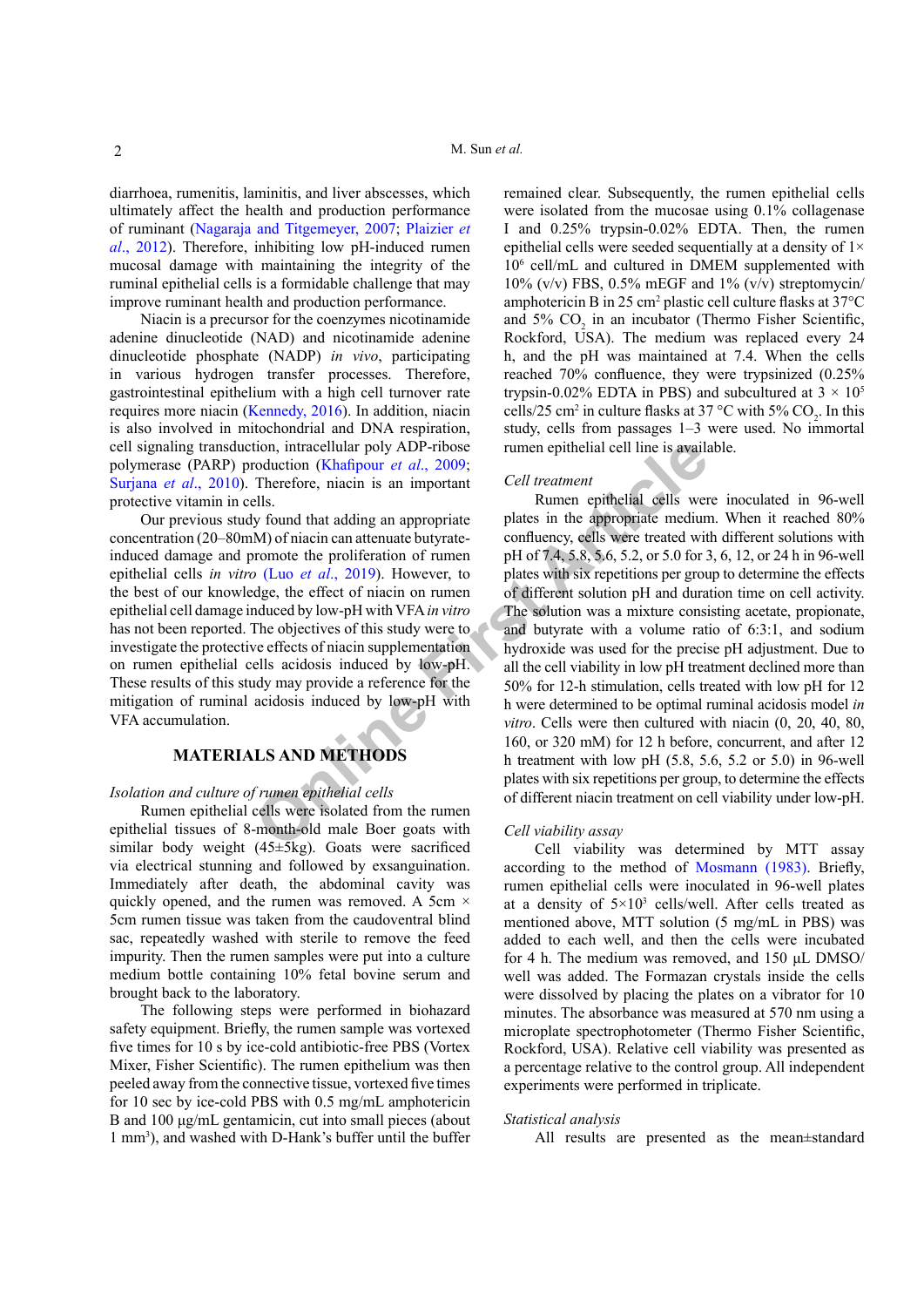deviation (SD). Statistical Package for the Social Sciences (SPSS 22.0, IBM Corporation, Armonk, New York, United States) packages were used for statistical analyses. Differences among groups were tested using a oneway analysis of variance (ANOVA). Duncan's multiple comparison test was used to compare statistical differences between treatments. A value of *P* < 0.05 was considered to be significant.

# **RESULTS**

### *Effects of pH and duration time on cell activity*

**Propries Article Solution**<br>
(Article), the collision of the collision of the collision of the normal pH (pH<br>  $\frac{2}{3}$  and the set of the normal pH (pH<br>
was significantly decreased in the<br> **ID**, For 12-h low pH stimulati For 3-h low pH stimulation, the cell viability was significantly decreased in the pH 5.5, 5.2, or 5.0 group as compared to the normal pH (pH 7.4), and dropped by about more than 50% ( $P < 0.01$ ). In contrast, the cell viability was not affected significantly by the pH 5.8 (Fig. 1a). For 6-h low pH stimulation, compared to the normal pH (pH 7.4), the cell viability was significantly decreased in the pH 5.8 5.5, 5.2, or 5.0 group, but did not drop by about 50%  $(P < 0.01)$  ([Fig. 1](#page-2-0)b). For 12-h low pH stimulation, compared to the normal pH (pH 7.4), the cell viability was significantly decreased in the pH 5.8, 5.5, 5.2, or 5.0 group, and dropped by more than 50% ( $P < 0.01$ ) (Fig. [1c](#page-2-0)). For 24-h low pH stimulation, compared to the normal pH (pH 7.4), the cell viability was significantly decreased in the pH 5.8, 5.5, 5.2, or 5.0 group, the cell viability did not drop by about 50% in the pH 5.8 group, while the cell viability dropped by almost more than 50% in the pH 5.5, 5.2, or 5.0 group  $(P < 0.01)$  (Fig. 1d). Due to all the cell viability in low pH treatment declined more than 50% for 12-h stimulation, cells treated with low pH for 12 h were determined to be optimal ruminal acidosis model *in vitro*.



<span id="page-2-0"></span>Fig. 1. Effects of different solution pH and duration time on cell activity. Cells were treated with different solutions with pH of 7.4, 5.8, 5.6, 5.2 or 5.0 for 3, 6, 12 or 24 h. Relative cell viability was presented as a percentage relative to the control group. a,b,c Mean values within different letters were significantly different  $(P < 0.05)$ .

#### *Effect of niacin on cell viability under low pH*

Under pH 5.8 or 5.5, compared to the untreated control, pre-treatment with 20 or 40 mM niacin significantly increased the cell viability, while pre-treatment with 80, 160, or 320 mM niacin significantly decreased the cell viability  $(P < 0.01)$  ([Fig. 2a, 2b\)](#page-2-1). Under pH 5.2 or 5.0, all pre-treatment with niacin (20-320 mM) significantly reduced the cell viability compared with the control group  $(P < 0.01)$  [\(Fig. 2c, 2](#page-2-1)d).



<span id="page-2-1"></span>Fig. 2. Effects of pre-treatment of niacin on cell viability under low pH. Cells were cultured with niacin (0, 20, 40, 80, 160, or 320 mM) for 12 h before 12 h treatment with low pH (5.8, 5.6, 5.2 or 5.0). Relative cell viability was presented as a percentage relative to the control group. a,b,c Mean values within different letters were significantly different ( $P < 0.05$ ).



<span id="page-2-2"></span>Fig. 3. Effects of concurrent treatment of niacin on cell viability under low pH. Cells were cocultured with niacin (0, 20, 40, 80, 160, or 320 mM) and low pH (5.8, 5.6, 5.2 or 5.0) for 12 h. Relative cell viability was presented as a percentage relative to the control group. a,b,c Mean values within different letters were significantly different (*P* < 0.05).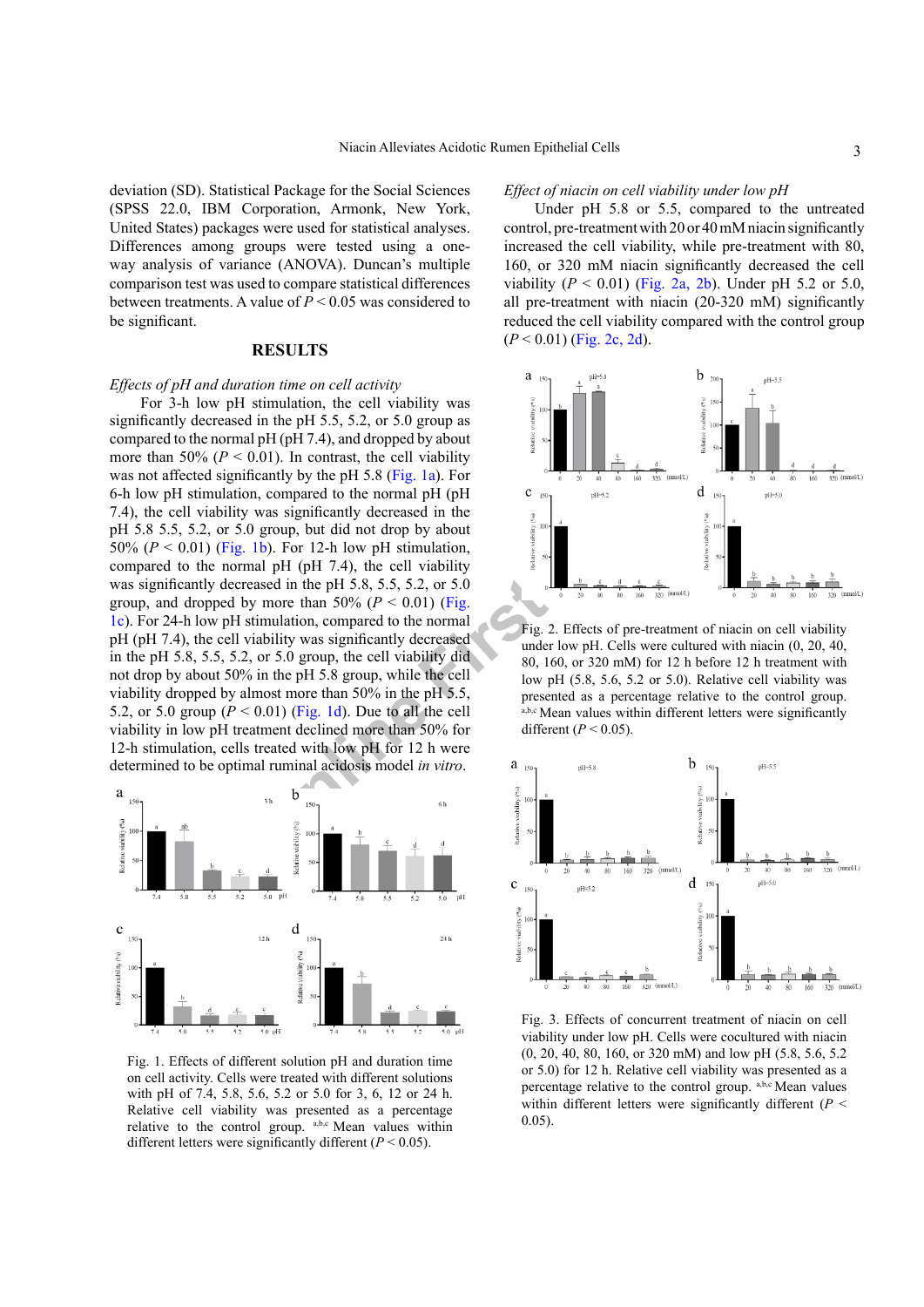*Concurrent treatment protection of niacin on cell viability under low pH*

Under all pH value (5.8–5.0), compared to the untreated control, all concurrent treatment with niacin (20- 320 mM) significantly reduced the cell viability compared with the control group  $(P < 0.01)$  ([Fig. 3](#page-2-2)).

# *Post-treatment protection of niacin on cell viability under low pH*

Under pH 5.8 or 5.5, compared to the untreated control, post-treatment with 20 or 40 mM niacin significantly increased the cell viability. In contrast, post-treatment with 80, 160, or 320 mM niacin significantly decreased the cell viability  $(P < 0.01)$  ([Fig. 4a, 4b\)](#page-3-0). Under pH 5.2 or 5.0, all post-treatment with niacin (20-320 mM) significantly reduced the cell viability compared with the control group  $(P < 0.01)$  [\(Fig. 4c, 4](#page-3-0)d).



<span id="page-3-0"></span>Fig. 4. Effects of post-treatment of niacin on cell viability under low pH. Cells were cultured with niacin (0, 20, 40, 80, 160, or 320 mM) for 12 h after 12 h treatment with low pH (5.8, 5.6, 5.2 or 5.0). Relative cell viability was presented as a percentage relative to the control group. a,b,c Mean values within different letters were significantly different ( $P < 0.05$ ).

*Pre-treatment protection vs. Post-treatment protection of niacin* 

Under pH 5.8 or 5.5, it can be seen that post-treatment with 20 or 40 mM niacin had numerically higher relative viability than pre-treatment with 20 or 40 mM, respectively [\(Fig. 5](#page-3-1)).

## **DISCUSSION**

The mechanisms of ruminal acidosis have been extensively investigated, three doctrines about the occurrence of ruminal acidosis were put forward, including

"lactic acidosis" (Enemark *et al*., 2002), "organic acids (are mainly VFA and lactate) acidosis" ([Krause and](#page-5-6)  [Oetzel, 2005](#page-5-6)), and "histamine and endotoxin poisoning" ([Duffield](#page-5-7) *et al*., 2004). Our previous study *in vitro* showed that niacin could alleviate the decline of rumen epithelial cell activity induced by lactic acid. However, there is little knowledge of the niacin protection for low pH-induced rumen acidosis caused by VFA *in vitro*. Therefore, this study investigated the niacin protection effects on cell activity of rumen epithelial cells in a goat rumen epithelial cells model using VFA accumulation simulations. In the present study, pH 5.8–5.0 were selected to simulate ruminal acidosis systems, due to that a pH threshold of 5.5 was used to define subacute ruminal acidosis (SARA) and pH below 5.2 for acute ruminal acidosis (ARA) ([Penner](#page-6-6) *et al*., 2007; Aschenbach *et al*., 2011). The natural balance of acidbase is essential for the proper function of cells. A drop of extra- and intra-cellular pH is associated with a depression of cytosolic and membrane enzyme activity, ion transport, and protein and DNA biosynthesis [\(Busa and Nuccitelli,](#page-5-8)  1984). Consistently, according to the results, we found that the lower the pH value caused by VFA, the greater the cell damage was and the lower the cell activity was. This might confirm that the VFA accumulation and rumen pH decline induced by high-concentrate diet fermentation can directly damage the rumen epithelial cells in ruminants (Meissner *et al*., 2017; Penner *et al*., 2009).



<span id="page-3-1"></span>Fig. 5. Pre-treatment protection vs Post-treatment protection of niacin on cell viability under low pH.

In the present study, at low pH  $(5.5, 5.2, 5.0)$ stimulation time was prolonged, the cell activity of rumen epithelial cells decreased first (3 h) and then rose (6 h) and finally declined (12 h, 24 h) ([Fig. 1](#page-2-0)). These results could be related to the ability of cells to adapt acid-base balance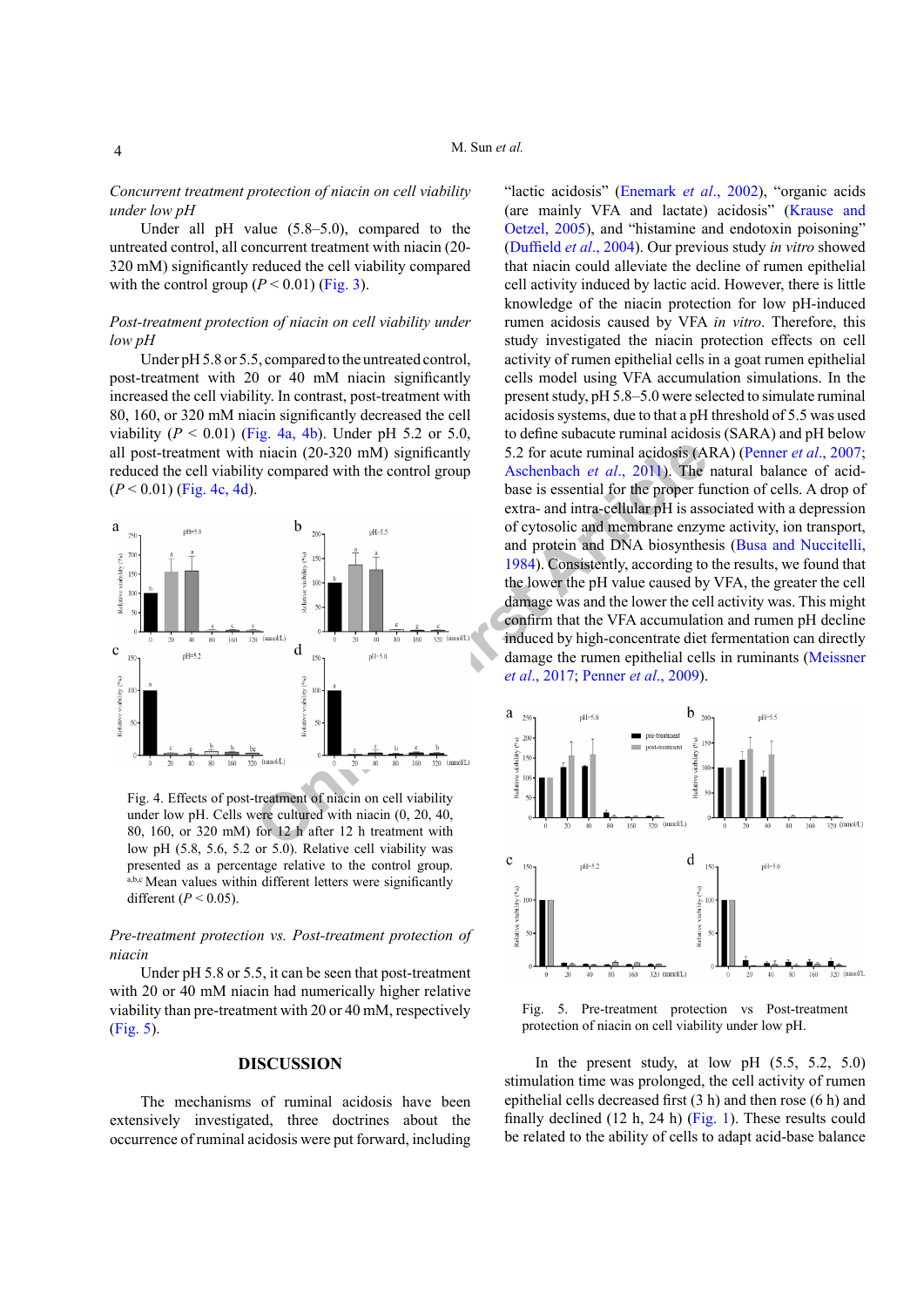(3–6 h), but the continuous mixed VFA stimulation could cause irreversible cell damage, ultimately leading to cell death (Meissner *et al*., 2017; Pan *et al*[., 2007](#page-6-7)). Furthermore, VFA can promote the rapid development of the papilla and lead to rumen epithelial keratinization, further results in the damage of the rumen barrier [\(Kleen](#page-5-9) *et al*[., 2003;](#page-5-9) Steele *et al*[., 2011;](#page-6-8) [Zhang](#page-6-9) *et al*., 2013), the destruction of rumen tight junction proteins, and the acceleration of cell apoptosis (Heller *et al*[., 2005](#page-5-10); Zeissig *et al*., 2007). Therefore, cells treated with low pH for 12 h were determined to be optimal ruminal acidosis model *in vitro*.

dox functions. Previous studies have<br>
appropriate concentration (40 mM) inacin and mixed acid may aggrity<br>
artic[l](#page-5-11)e in decreased cell viability.<br>
by reducing intracellular oxidative<br>
tivation of caspase-3 and p53, and<br>
(Luo Niacin is a precursor for the coenzymes NAD and NADP *in vivo*, which participate in DNA and mitochondrial respiration and have redox functions. Previous studies have reported that adding an appropriate concentration (40 mM) of niacin can inhibit butyrate-induced apoptosis of rumen epithelial cells *in vitro* by reducing intracellular oxidative stress, inhibiting the activation of caspase-3 and p53, and repairing DNA damage (Luo *et al*., 2019). Consistently, in this study, under the pH value of SARA, pre-treatment or post-treatment low niacin content (20–40 mM) had a positive effect on the reduced cell viability at SARA pH. However, high niacin content (80–320 mM) decreased the cell viability, which means that niacin exhibits cytotoxic effects at high concentrations. We speculated that this might be associated with the interaction between niacin and PARP. PAPR is a family of NAD-dependent enzymes, can be activated by DNA damage. They use NAD as substrate, promote the formation of poly (ADPribose) polymers (PAR) on substrate proteins (Amé *et al*., 2004), regulating various physiological processes such as to maintenance genomic integrity (Jagtap and Szabo, [2005](#page-5-11)). Niacin prevents DNA damage through two possible pathways that involve PARP. First, niacin may prevent PARP degradation and allow for DNA repair through the direct inhibition of CPP32 activity (Lin *et al*[., 2000](#page-5-12)). Second, niacin supplementation leading to increased NAD allows cells to recover more efficiently after DNA damage [\(Jacobson](#page-5-13) *et al*., 1999). However, excessive activation of PARP uses NAD to make a large amount of (ADP ribose) polymers, the regeneration of NAD from nicotinamide cause ATP depletion and subsequently lead to cell death because of metabolic derangement [\(Endres](#page-5-14) *et al*., 1997). Therefore, excessive ATP-consuming reactions during DNA repair induced by high niacin concentration may explain its cytotoxic effects. Moreover, for ARA pH, rather than reversing rumen epithelial cells damage caused by mixed VFA, niacin treatment critically aggravate cell damage. This may also due to low pH (5.2 or 5.0) induced DNA damage indeed, lead to excessive PARP activation, cause ATP depletion, and subsequently lead to cell death in

the presence of niacin.

Interestingly, our results showed that no matter SARA pH or ARA pH, concurrent treatment with niacin (20–320 mM) all reduced the cell viability of rumen epithelial cells compared with the control group. In the present study, the concurrent treatment was to mix the niacin with mixed acid. While in the presence of niacin and at low pH, it can format useful quantities of nicotinic acid adenine dinucleotide phosphate (NAADP) ([Asfaha](#page-5-15) *et al*., 2019). NAADP is a potent  $Ca^{2+}$  mobilizing second messenger that triggers  $Ca^{2+}$  release in mammalian cells [\(Lee, 2005](#page-5-16)). The elevation of intracellular  $Ca^{2+}$  leads to apoptosis of cells through synchronizing the mass exodus of cytochrome c from the mitochondria [\(Mattson and Chan, 2003](#page-6-10)). Therefore, the production of NAADP in the presence of niacin and mixed acid may aggravate cell apoptosis and decreased cell viability.

# **CONCLUSION**

In conclusion, pre-treatment or post-treatment of low-concentration niacin (20–40 mM) relieved rumen epithelial cell damage induced by low-pH, whereas highconcentration niacin exacerbated the cell damage. The treatment of niacin had no protective effect on cell damage at ARA pH. In addition, concurrent supplementation of niacin at low pH aggravates cell damage. These results may provide a reference for ruminal acidosis mitigation. A low-concentration niacin could relieve SARA, and it could be added after SARA symptoms appear, but not the responses to ARA.

# **ACKNOWLEDGMENTS**

This work was funded by the National Natural Science Foundation of China (31560648), Science and Technology Project of Education Department of Jiangxi Province (GJJ200451), Jiangxi Agriculture Research System (JXARS-13), China Agriculture Research System of MOF and MARA (CARS-37). The authors appreciate all the helps from our colleagues and collaborators.

#### *Statement of conflict of interest*

The authors have declared no conflict of interest.

#### *Animal welfare statement*

The authors confirm that the ethical policies of the journal, as noted on the journal's author guidelines page, have been adhered to and the appropriate ethical review committee approval has been received. The authors confirm that they have followed EU standards for the protection of animals used for scientific purposes. This study was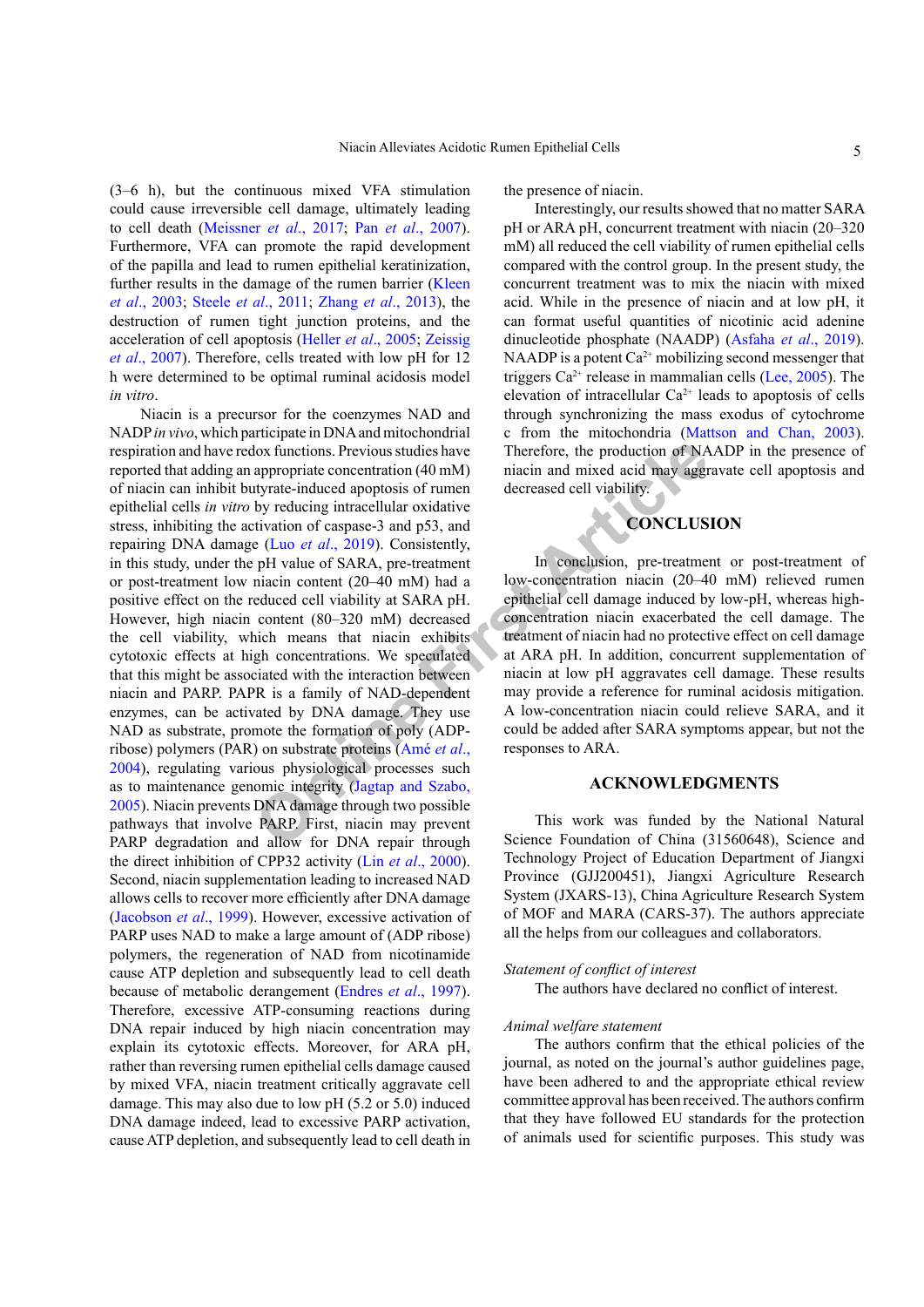approved by the Animal Care and Use Committee of the College of Animal Science and Technology of Jiangxi Agricultural University (JXAULL-2020-27).

# **REFERENCES**

- Amé, J.C., Spenlehauer, C. and de Murcia, G., 2004. The PARP superfamily. *Bioessays*, **26**: 882-893. <https://doi.org/10.1002/bies.20085>
- Aschenbach, J.R., Penner, G.B., Stumpff, F. and Gäbel, G., 2011. Ruminant Nutrition Symposium: Role of fermentation acid absorption in the regulation of ruminal pH. *J. Anim. Sci*., **89**: 1092-1107. [https://](https://doi.org/10.2527/jas.2010-3301) [doi.org/10.2527/jas.2010-3301](https://doi.org/10.2527/jas.2010-3301)
- <span id="page-5-15"></span>atne, G.S., Johns, M.E., Marchant,<br>
Calistant, Causes translocation of<br>
T.F. and Slama, J.T., 2019. The triggers inflammation *J.L.*<br>
characterization of a clickable-<br>
ADP andg active in human cells.<br>
Stephen, G.A., Reb 1. Asfaha, T.Y., Gunaratne, G.S., Johns, M.E., Marchant, J.S., Walseth, T.F. and Slama, J.T., 2019. The synthesis and characterization of a clickablephotoactive NAADP analog active in human cells. *Cell Calcium*, **83**: 102060. https://doi.org/10.1016/j. [ceca.2019.102060](https://doi.org/10.1016/j.ceca.2019.102060)
- <span id="page-5-8"></span>Busa, W.B. and Nuccitelli, R., 1984. Metabolic regulation via intracellular pH. *Am. J. Physiol.*, **246**: R409-438. <https://doi.org/10.1152/ajpregu.1984.246.4.R409>
- <span id="page-5-3"></span>Dong, H., Wang, S., Jia, Y., Ni, Y., Zhang, Y., Zhuang, S., Shen, X. and Zhao, R., 2013. Long-term effects of subacute ruminal acidosis (SARA) on milk quality and hepatic gene expression in lactating goats fed a high-concentrate diet. *PLoS One*, **8**: e82850. <https://doi.org/10.1371/journal.pone.0082850>
- <span id="page-5-7"></span>Duffield, T., Plaizier, J.C., Fairfield, A., Bagg, R., Vessie, G., Dick, P. and Mcbride, B., 2004. Comparison of techniques for measurement of rumen pH in lactating dairy cows. *J. Dairy Sci.*, **87**: 59-66. [https://doi.org/10.3168/jds.S0022-0302\(04\)73142-](https://doi.org/10.3168/jds.S0022-0302(04)73142-2)  $\overline{2}$  $\overline{2}$  $\overline{2}$
- <span id="page-5-14"></span>Endres, M., Wang, Z.Q., Namura, S., Waeber, C. and Moskowitz, M.A., 1997. Ischemic brain injury is mediated by the activation of poly (ADP ribose) polymerase. *J. Cereb. Blood Flow Metab.*, **17**: 1143-1151. [https://doi.org/10.1097/00004647-](https://doi.org/10.1097/00004647-199711000-00002) [199711000-00002](https://doi.org/10.1097/00004647-199711000-00002)
- Enemark, J.M.D., Jørgensen, R.J. and Enemark, P., 2002. Rumen acidosis with special emphasis on diagnostic aspects of subclinical rumen acidosis: A review. *Vet. zootech.*, **20**: 16-29.
- <span id="page-5-10"></span>Heller, F., Florian, P., Bojarski, C., Richter, J., Christ, M., Hillenbrand, B. and Fromm, M., 2005. Interleukin-13 is the key effector Th2 cytokine in ulcerative colitis that affects epithelial tight junctions, apoptosis, and cell restitution. *Gastroenterology*, **129**: 550-564. [https://doi.](https://doi.org/10.1016/j.gastro.2005.05.002) [org/10.1016/j.gastro.2005.05.002](https://doi.org/10.1016/j.gastro.2005.05.002)
- <span id="page-5-13"></span>Jacobson, E.L., Shieh, W.M. and Huang, A.C., 1999. Mapping the role of NAD metabolism in prevention and treatment of carcinogenesis. *Mol. Cell Biochem.*, **193**: 69-74. [https://doi.org/10.1007/978-](https://doi.org/10.1007/978-1-4419-8740-2_10) [1-4419-8740-2\\_10](https://doi.org/10.1007/978-1-4419-8740-2_10)
- <span id="page-5-11"></span>Jagtap, P. and Szabo, C., 2005. Poly (ADP-ribose) polymerase and the therapeutic effects of its inhibitors. *Nat. Rev. Drug Discov*., **4**: 421-440. <https://doi.org/10.1038/nrd1718>
- <span id="page-5-4"></span>Kennedy, D.O., 2016. B vitamins and the brain: mechanisms, dose and efficacy-a review. *Nutrients*, **8**: 68. <https://doi.org/10.3390/nu8020068>
- <span id="page-5-2"></span>Khafipour, E., Krause, D.O. and Plaizier, J.C., 2009. A grain-based subacute ruminal acidosis challenge causes translocation of lipopolysaccharide and triggers inflammation. *J. Dairy Sci*., **92**: 1060-1070. <https://doi.org/10.3168/jds.2008-1389>
- <span id="page-5-9"></span>Kleen, J.L., Hooijer, G.A., Rehage, J. and Noordhuizen, J.P., 2003. Subacute ruminal acidosis (SARA): A review. *J. Vet. Med. A*, **50**: 406-414. [https://doi.](https://doi.org/10.1046/j.1439-0442.2003.00569.x) [org/10.1046/j.1439-0442.2003.00569.x](https://doi.org/10.1046/j.1439-0442.2003.00569.x)
- <span id="page-5-6"></span>Krause, K.M. and Oetzel, G.R., 2005. Inducing subacute ruminal acidosis in lactating dairy cows. *J. Dairy Sci*., **88**: 3633-3639. [https://doi.org/10.3168/jds.](https://doi.org/10.3168/jds.S0022-0302(05)73048-4) S0022-0302(05)73048-4
- <span id="page-5-16"></span>Lee, H.C., 2005. Nicotinic acid adenine dinucleotide phosphate (NAADP)-mediated calcium signaling. *J. biol. Chem*., **280**: 33693-33696. [https://doi.](https://doi.org/10.1074/jbc.R500012200) org/10.1074/jbc.R500012200
- <span id="page-5-0"></span>Li, W., Gelsinger, S., Edwards, A., Riehle, C. and Koch, D., 2019. Transcriptome analysis of rumen epithelium and meta-transcriptome analysis of rumen epimural microbial community in young calves with feed induced acidosis. *Sci. Rep*., **9**: <https://doi.org/10.1038/s41598-019-54055-8>
- <span id="page-5-12"></span>Lin, S.H., Vincent, A., Shaw, T., Maynard, K.I. and Maiese, K., 2000. Prevention of nitric oxideinduced neuronal injury through the modulation of independent pathways of programmed cell death. *J. Cereb. Blood Flow Metab*., **20**: 1380-1391. [https://](https://doi.org/10.1097/00004647-200009000-00013) [doi.org/10.1097/00004647-200009000-00013](https://doi.org/10.1097/00004647-200009000-00013)
- <span id="page-5-5"></span>Luo, D., Peng, Z., Yang, L., Qu, M., Xiong, X., Xu, L. and Ouyang, K., 2019. Niacin protects against butyrate-induced apoptosis in rumen epithelial cells. *Oxid. Med. Cell Longev*., **3**: 1-8. [https://doi.](https://doi.org/10.1155/2019/2179738) [org/10.1155/2019/2179738](https://doi.org/10.1155/2019/2179738)
- <span id="page-5-1"></span>Mao, S.Y., Huo, W.J. and Zhu, W.Y., 2015. Microbiomemetabolome analysis reveals unhealthy alterations in the composition and metabolism of ruminal microbiota with increasing dietary grain in a goat model. *Environ. Microbiol*., **18**: 525-541. [https://](https://doi.org/10.1111/1462-2920.12724) [doi.org/10.1111/1462-2920.12724](https://doi.org/10.1111/1462-2920.12724)